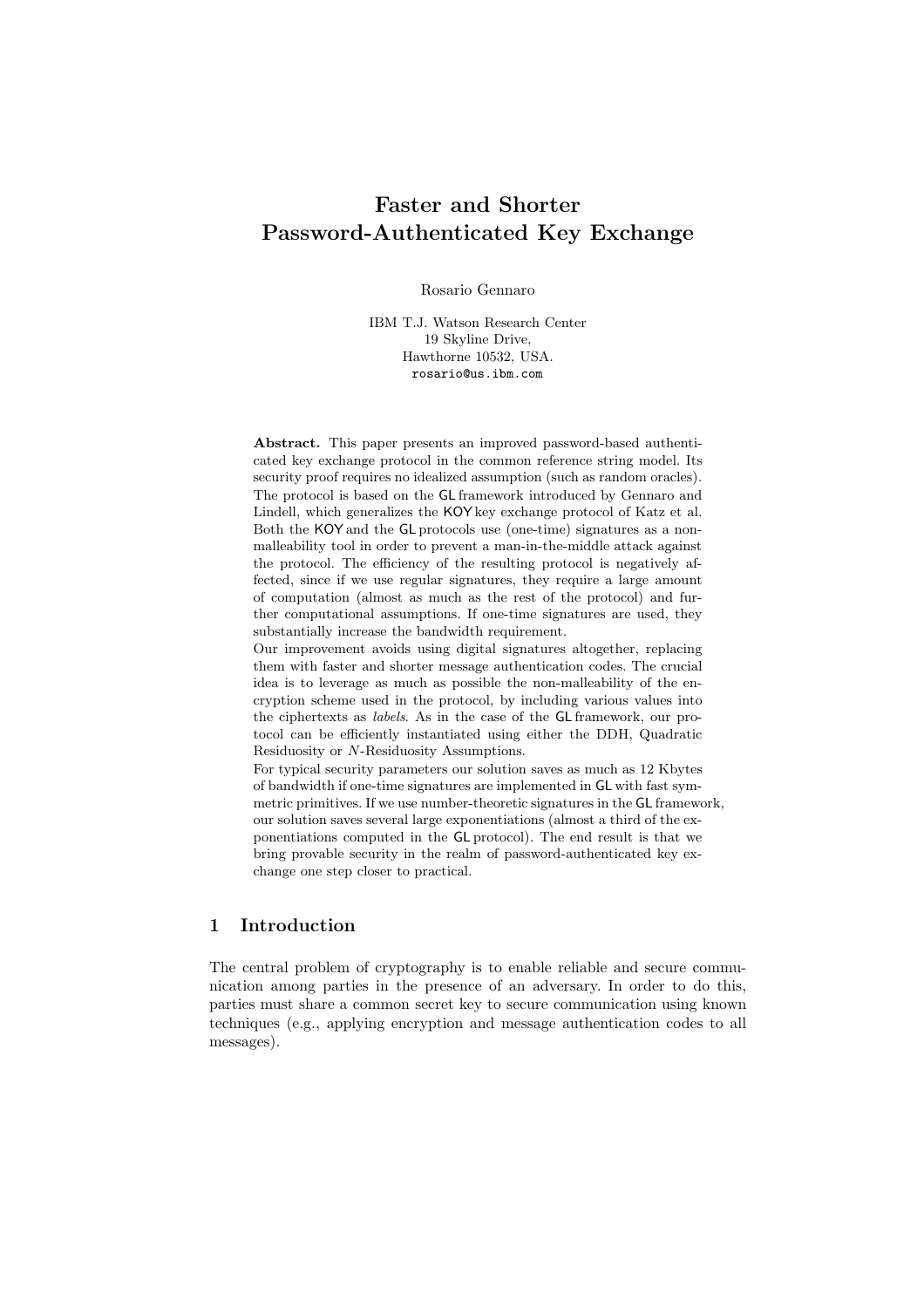A protocol that allows two parties to establish such a secret key is called a key exchange protocol. The key exchange problem was initially studied by Diffie and Hellman [15] who considered a passive adversary that can eavesdrop on the honest parties' communication, but cannot actively modify it. In other words, parties are assumed to be connected by reliable, albeit non-private, channels. Many efficient and secure protocols are known for this scenario. The more realistic scenario however is that of a far more powerful adversary who can modify and delete messages sent between the parties, as well as insert messages of its own choice. This is the scenario we consider in this paper.

Once we allow such a powerful adversary it becomes clear that in order to securely exchange a key, any two parties (call them Alice and Bob) must hold some secret information. Otherwise, there is nothing preventing an adversary from pretending to be Bob while communicating with Alice (and vice versa). The most common type of secret information considered are (i) parties already share a high entropy secret key; (ii) each party holds a secret key matching an authenticated public key (i.e. a public key securely associated with his identity) and (iii) the case we consider in this paper: parties share only a low entropy password that can be remembered and typed in by human users.

Cryptography has long been concerned with cases (i) and (ii), while the scenario of low entropy passwords (arguably the most commonly used case) has only recently received attention. This paper proposes a new and improved family of protocols (a framework) for password-based key exchange in the face of a powerful, active adversary.

Password-based authenticated key-exchange. Our model consists of a group of parties, with each pair of them sharing a password chosen uniformly at random from some small dictionary (the assumption of uniformity is made for simplicity only). The parties communicate over a network in the presence of an active adversary who has full control over the communication lines. In other words all communication between parties is basically carried out through the adversary. Nevertheless, the goal of the parties is to generate session keys in order to secretly and reliably communicate with each other.

An immediate observation is that the small size of the dictionary implies a non-negligible probability that the attacker will succeed in impersonating one of the parties, since the adversary can always guess Bob's password and pretend to be him while communicating with Alice. This type of attack is called an online guessing attack and is inherent whenever security depends on low entropy passwords. The severity of on-line guessing attacks can be limited with other mechanisms (such as locking an account after a number of failed attempts). A more dangerous attack is the *off-line quessing attack*, in which the adversary obtains a transcript of an execution of the key exchange protocol and is then able to check guesses for Bob's password against this transcript off-line. The aim of password-based authenticated key exchange is to limit the adversary only to on-line guessing attacks, and rule out possible off-line ones.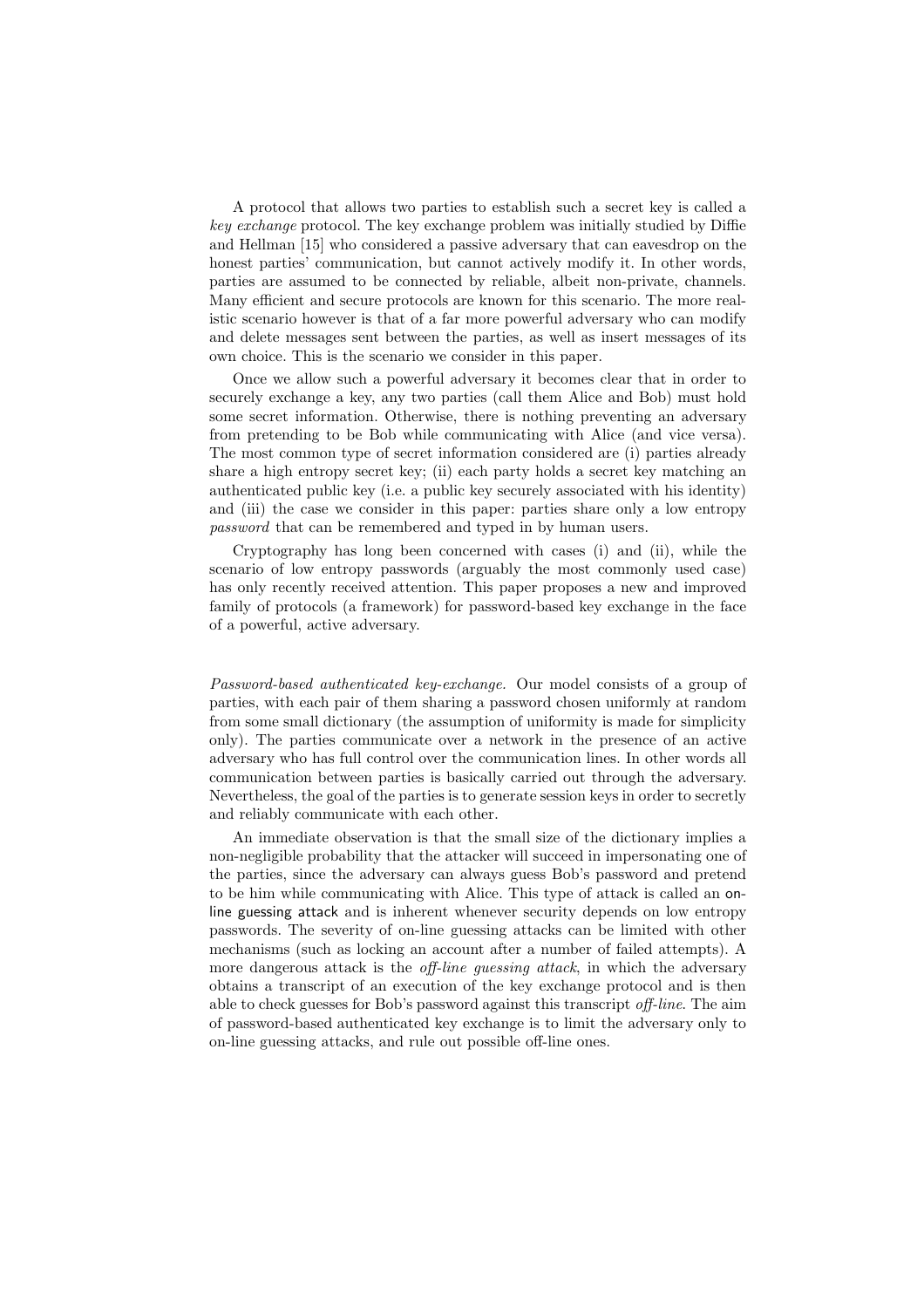Prior related work. Bellovin and Merritt [3] proposed the first protocol for password-based session-key generation. Although the specific protocol of [3] can be attacked (see [28]), small modifications to the protocol prevent these attacks [28], and even allow one to prove it secure under the ideal cipher and random oracle models [1]. Bellovin and Merritt's work was very influential and was followed by many protocols  $(e.g. [4, 29, 23, 27, 28, 30])$  which, however, have not been proven secure and their conjectured security is based on heuristic arguments.

A first rigorous treatment of the problem was provided by Halevi and Krawczyk [22]. They consider an asymmetric model in which some parties (called servers) hold certified public keys available to the all parties, including the clients who instead hold only passwords. In this model (which requires a public-key infrastructure) Halevi and Krawczyk provide a secure password-based key exchange. The first (and only currently known) protocol to achieve security without any additional setup is that of Goldreich and Lindell [20]. Their protocol is based on general assumptions (i.e., the existence of trapdoor permutations) and constitutes a proof that password-based authenticated key exchange can actually be obtained. Unfortunately, the protocol of [20] is not very efficient and thus cannot be used in practice.

Katz, Ostrovsky and Yung (KOY) [24] present an efficient and practical protocol for the problem of password-authenticated key-exchange in the common reference string model. In this model, the extra setup assumption is that all parties have access to some public parameters, chosen by some trusted third party. This assumption is clearly weaker than assuming a public-key infrastructure, and there are settings in which it can be implemented safely and efficiently (such as a corporation wanting to provide secure password login for its employees, and thus can be trusted to choose and distribute the common reference string). The KOYprotocol is based on the security against chosen-ciphertext attack [16] of the original Cramer-Shoup encryption scheme [11]. This in turn can be reduced to the Decisional Diffie-Hellman (DDH) assumption. The complexity of the KOYprotocol is only 5–8 times the complexity of a Diffie-Hellman unauthenticated key-exchange protocol.

The KOY protocol was generalized by Gennaro and Lindell [19], using generic building blocks instead of specific number-theoretic assumptions. More specifically, they use the notion of projective hash functions and the CCA-secure encryption schemes defined in [12]. The resulting protocol GL has a much more intuitive proof of security and can be proven secure under a variety of computational assumptions (such as Quadratic Residuosity and N-Residuosity).

We note that there are password-authenticated key-exchange protocols which are more efficient than KOYand GL , but whose proof holds in an idealized model of computation such as the ideal cipher and random oracle models [1, 6]. The common interpretation of such results is that security is likely to hold even if the random oracle is replaced by a ("reasonable") concrete function known explicitly to all parties (e.g., SHA-1). However, it has been shown that it is impossible to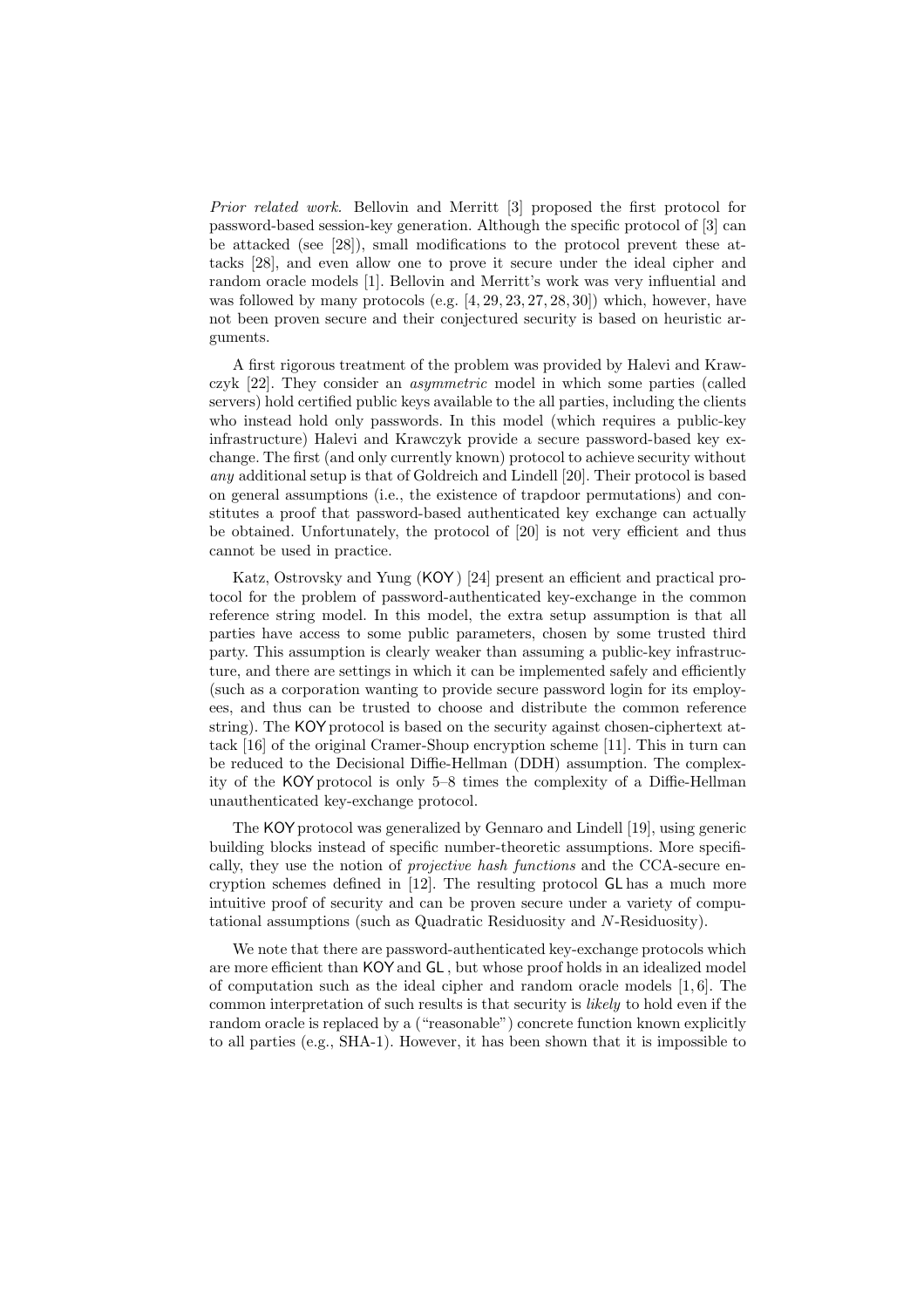replace the random oracle in a generic manner with any concrete function [7]. Thus, the proofs of security of these protocols are actually heuristic in nature.

## 1.1 Our Contributions

We improve on the both the GL and KOY protocols, in particular by reducing the communication bandwidth required by the protocol.

Both the KOYand the GL protocol use (one-time) signatures as a non-malleability tool in order to prevent a man-in-the-middle attack against the protocol. This negatively affects the efficiency of the resulting protocol. Indeed in order to preserve provable security without use of the random oracle an implementation of the KOYor GL protocol is presented with two choices.

One-time signature schemes (i.e. signature schemes which are secure if the key is used to sign only one message) can be implemented from fast symmetric key primitives (such as one-way functions). However the length of the resulting keys and signatures is problematic and causes a substantial increase in the required bandwidth.

One could use "regular" signature schemes (i.e. secure for many messages) but then, if we require provable security in the standard model, the amount of computation would substantially increase. Moreover if we want to use the most efficient provably secure signature schemes in the literature (e.g.  $[18, 14, ]$ 25]) we would introduce new computational assumptions such as the Strong RSA assumption, on top of the ones required by the GL protocol.

Our improvement avoids using digital signatures altogether, replacing them with faster and shorter message authentication codes. The crucial idea is to leverage as much as possible the non-malleability of the encryption scheme used in the protocol, by including various values into the encryption as labels. For typical security parameters our improvement saves as much as 12 Kbytes of bandwidth in a protocol execution.

As in the case of the GL framework, our protocol can be efficiently instantiated using either the DDH, Quadratic Residuosity or N-Residuosity Assumption.

#### 1.2 Our Construction in a Nutshell

Let us describe our construction informally. We start by first describing the tools that we are going to use and then describing the protocol.

Chosen-Ciphertext Secure Public-Key Encryption [16]: We use an encryption scheme  $\mathcal E$  which is secure against chosen-ciphertext attack. The common reference string for our password protocol is simply the public key PK for such an encryption scheme. We stress that the corresponding secret key does not have to be known by any party<sup>1</sup>.

<sup>&</sup>lt;sup>1</sup> In the GL protocol the requirement is actually weaker, as all is needed is a noninteractive non-malleable (with respect to many commitments) commitment which in the common reference string can be built out of CCA-Secure Encryption. For simplicity we describe our protocol using encryption, but in the final version we show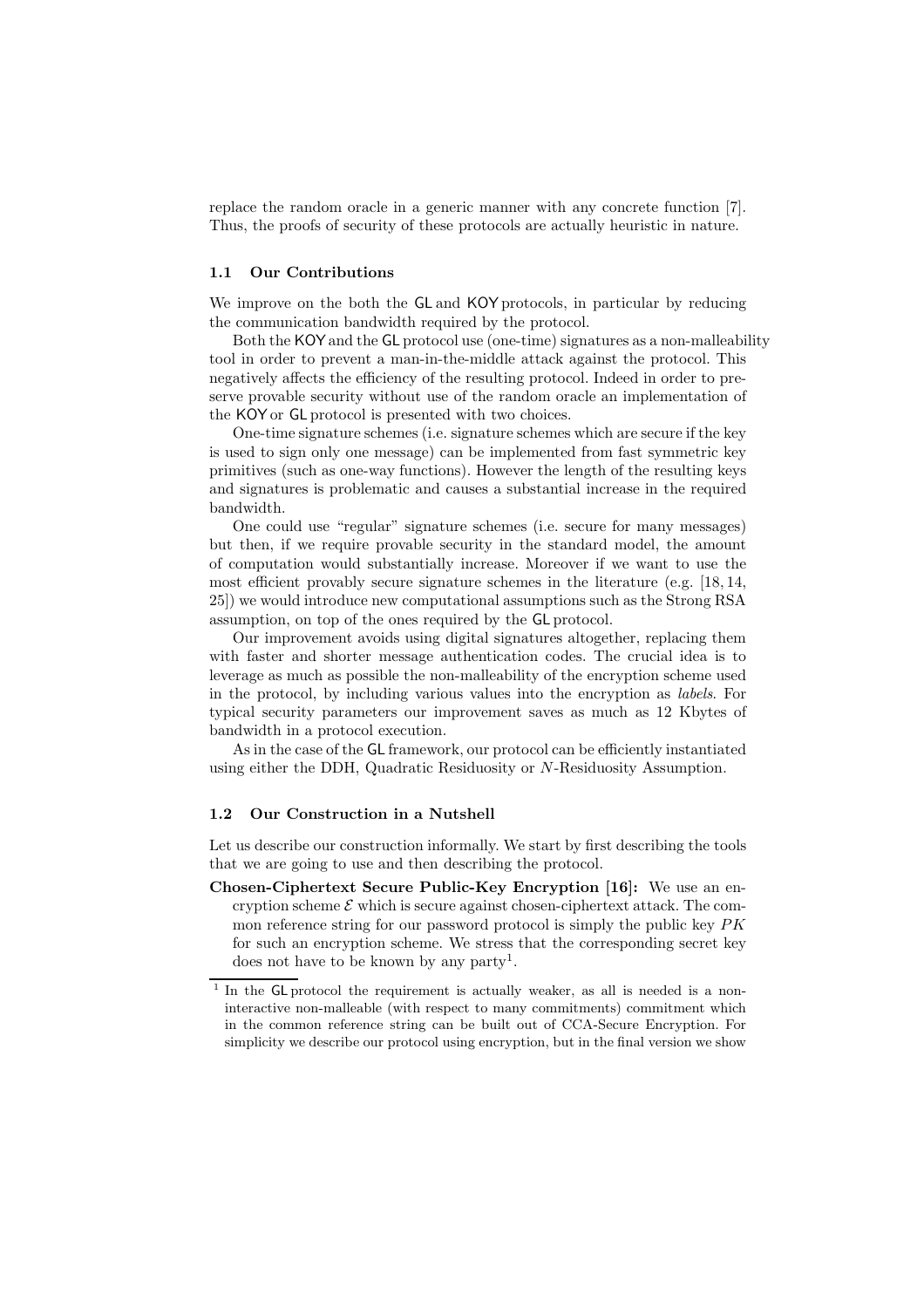Smooth projective hashing [12]: Let X be a set and  $L \subset X$  a language. Loosely speaking, a hash function  $H_k$  that maps X to some set is projective if there exists a projection key that defines the action of  $H_k$  over the subset L of the domain X. That is, there exists a projection function  $\alpha(\cdot)$  that maps keys k into their projections  $s = \alpha(k)$ . The projection key s is such that for every  $x \in L$  it holds that the value of  $H_k(x)$  is uniquely determined by s and x. In contrast, nothing is guaranteed for  $x \notin L$ , and it may not be possible to compute  $H_k(x)$  from s and x. A smooth projective hash function has the additional property that for  $x \notin L$ , the projection key s actually says nothing about the value of  $H_k(x)$ . More specifically, given x and  $s = \alpha(k)$ , the value  $H_k(x)$  is uniformly distributed (or statistically close) to a random element in the range of  $H_k$ .

What makes smooth projective hashing a powerful tool (in both our application and the original one in  $[12]$ ) is that if L is an NP-language, then for every  $x \in L$  it is possible to efficiently compute  $H_k(x)$  using the projection key  $s = \alpha(k)$  and a witness of the fact that  $x \in L$ . Alternatively, given k itself, it is possible to efficiently compute  $H_k(x)$  even without knowing a witness. Gennaro and Lindell [19] also prove another important property of smooth projective hash functions that holds when  $L$  is a hard-on-the-average NP-language. For a random  $x \in_R L$ , given x and  $s = \alpha(k)$  the value  $H_k(x)$  is computationally indistinguishable from a random value in the range of  $H_k(x)$ . Thus, even if  $x \in L$ , the value  $H_k(x)$  is pseudorandom, unless a witness is known.

The basic idea behind the KOYand GL protocols is to have the parties exchange non-malleable encryptions of the joint password. The session key is then computed as the result of applying smooth projective hash functions to these encryptions (in this case the hard-on-the-average NP language consists of correct ciphertext/message pairs). Figure 1 shows the basic layout of the protocol.

The basic problem with the protocol described in Figure 1 is that the projective hash function themselves can be malleable, and an adversary could manage to get information about the session key by playing man-in-the-middle. In order to avoid this attack, the GL and KOYprotocols add a signature step. A verification key is chosen by party A in the first message and bound together with the first encryption, by including it as a  $label^2$ . Then A signs the whole transcript in the third message. Party  $B$  accepts only if the signature is correct. Since the verification key cannot be changed (being protected by the non-malleability of the encryption in the first step), the adversary cannot modify the projection keys, unless it is able to produce a forgery.

that we can also use commitments. In practice this does not make much difference since CCA encryption is the most efficient known implementation of for this type of non-malleable commitments.

 $2 A$  *label* is a public string that accompanies a ciphertext and is an integral part of it. It must be submitted together with the ciphertext in order to obtain a decryption and the adversary should not be able to modify it. See Section 2.1 for details.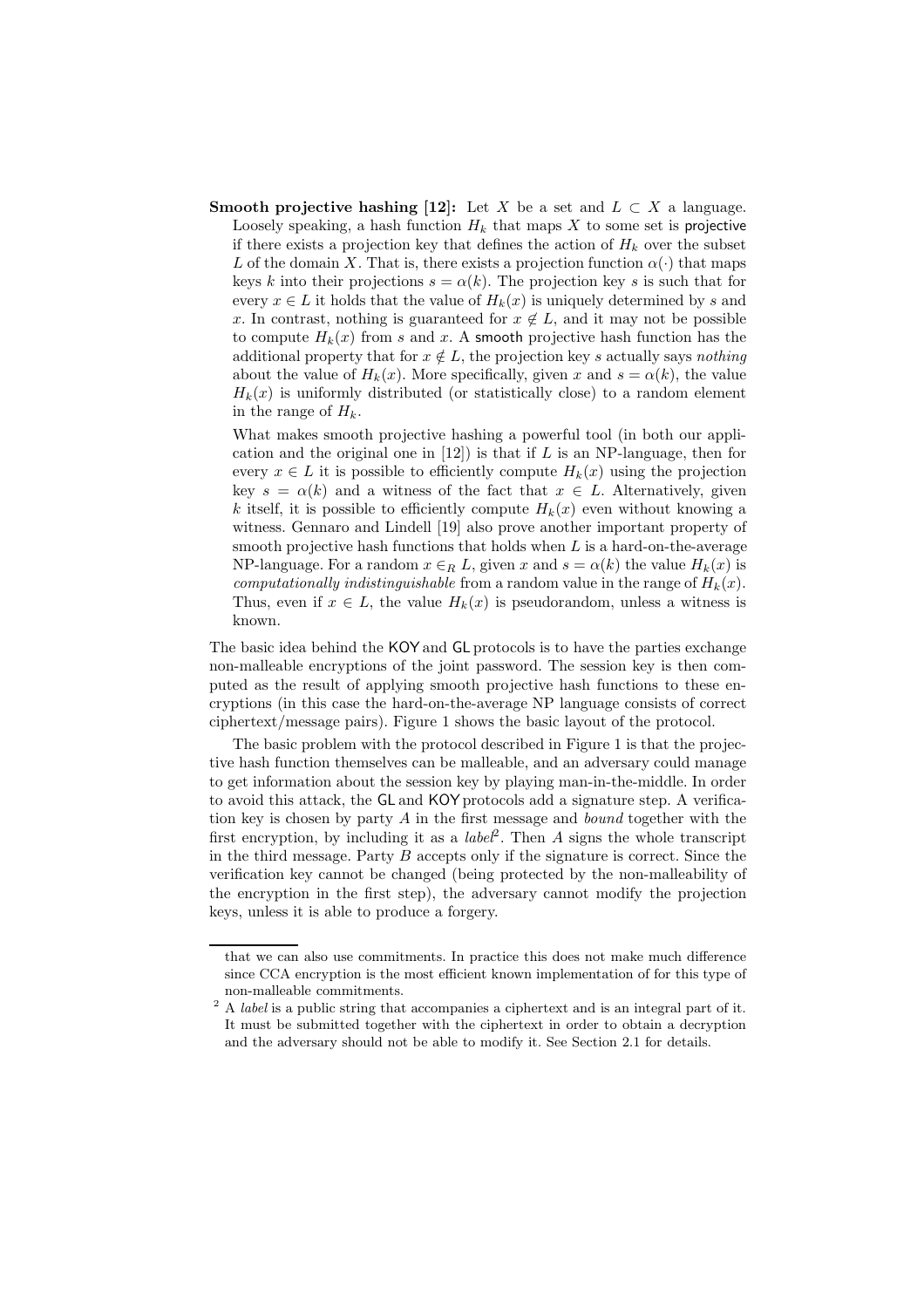In our protocol we expand the use of encryption labels. We protect the first projection s, by including it as a label in the second ciphertext<sup>3</sup>  $c'$ . Now the adversary is left with the possibility of manipulating the second projection key s'. But at this point the master key computed by party  $A$  is already pseudorandom for the adversary and thus it can be used as a key to MAC the projection key  $s'$  in order to prevent  $A$  from changing it.

A technical issue arises here, as party  $B$  has to use the same key that party A uses to compute the MAC, but party B has to yet finish the protocol and compute such key. Moreover the adversary can make  $B$  compute a different key from A, by modifying the projection  $s'$ . This issue can be solved by using  $sk_B$ as a MAC key since  $B$  already knows it. However the explicit use of only one component of the session key would allow an off-line attack from  $A$  (see Section 4).

The final solution is to MAC the transcript with  $sk_B$  and then use  $sk_A$  to "mask" the value of the MAC from the adversary. In the proof if  $B$  accepts after A modified  $s'$  he will be able to retrieve a forgery on the MAC keyed with  $sk_B$ . The protocol in full details is shown in Figure 2.

## 1.3 Efficiency Gains

Using symmetric primitives. In terms of computation, the most efficient implementation of the KOYor GL protocols uses one-time signatures based on symmetric primitives, such as one-way functions. One example of such a signature is the Lamport signature [26]: to sign a single bit b the public key consists of two values  $y_0, y_1$  and the secret key is  $x_0, x_1$  where  $y_i = F(x_i)$  for a one-way function  $F$ . To sign bit  $b$  the signer reveals  $x_b$ .

Assuming a security parameter of 128 (e.g. a one-way function applied to 128 bits input, and messages hashed to 256 bits using a collision resistant function), we have that transmitting the key and the signature requires about 12 KBytes. Other solutions exist that create shorter signatures at the expense of an increase in computation time (see a survey of possible one-time signatures in e.g. [10]). In contrast our solution requires only 256 bits for the MAC.

Number-Theoretic Signatures. Of course one could implement the signature step in the KOYor GL protocol using provably secure signature schemes such as Gennaro-Halevi-Rabin [18] or Cramer-Shoup [14] which are based on the Strong RSA Assumption: they not only introduce another computational assumption for the security of the scheme, but require several modular exponentiations and about 4 Kbit of bandwidth to transmit keys and signatures. A shorter alternative would be the Boneh-Boyen [5] which requires only 160 bit for the signature, but it would still require 2 Kbits to send the verification key. Moreover signature

<sup>&</sup>lt;sup>3</sup> Interestingly this is already done in the KOY protocol, but it is not used in the proof in any significant way. Indeed the GL proof shows that the use of digital signatures make this step unnecessary. We reinstate it exactly because we want to avoid using signatures.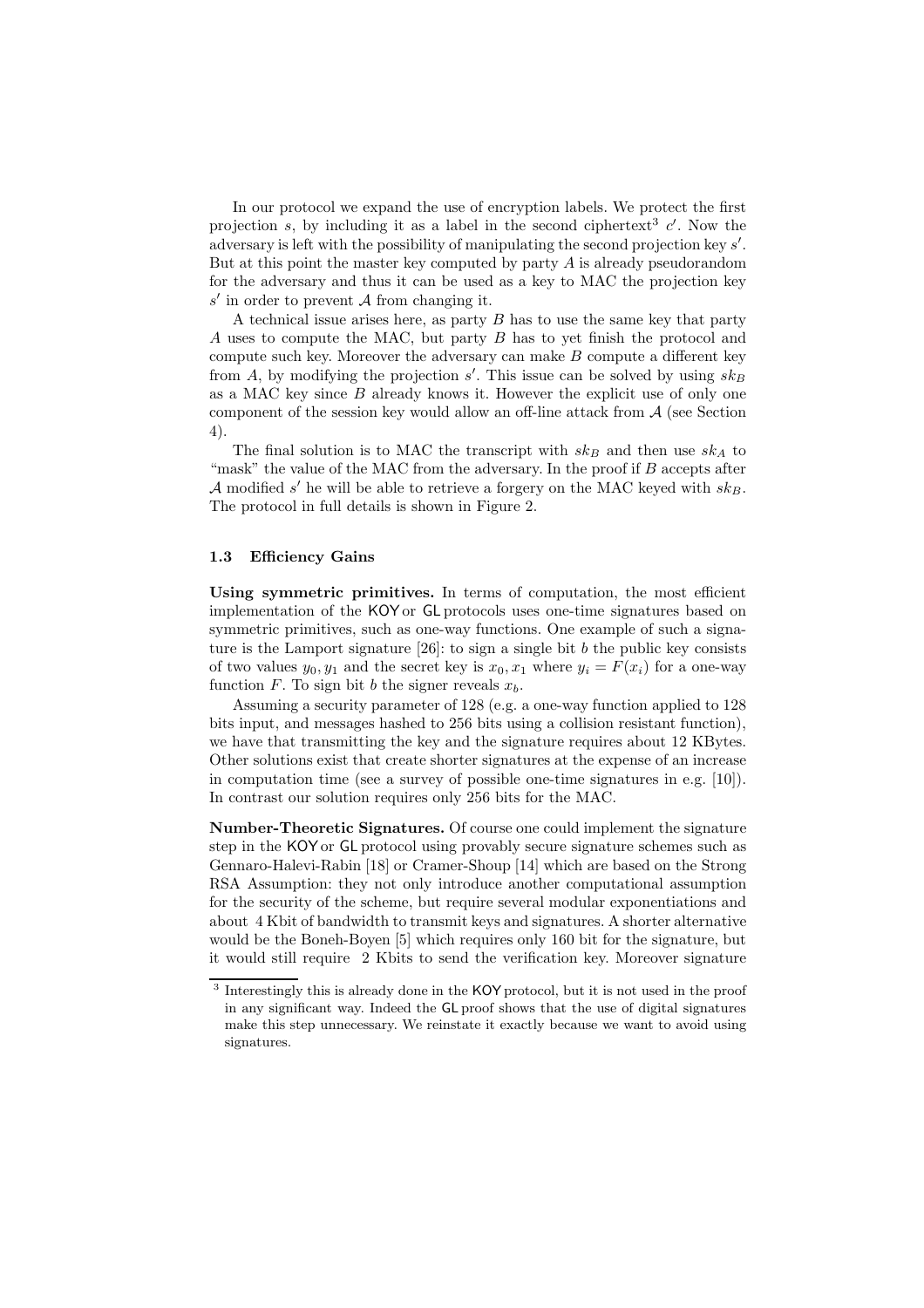#### Insecure Password-Authenticated Key Exchange

- Common reference string: The public key  $PK$  for a chosen-ciphertext secure encryption scheme  $\mathcal{E}$ . A description of a smooth projective hashing family  $H_k$  over the set X of ciphertext/password pairs  $(c, w)$ .
- Common input: a shared (low-entropy) password  $w$ .
- The protocol:
	- 1. Party A computes an encryption  $c = \mathcal{E}_{PK}(w)$  and sends it to party B.
	- 2. Party B chooses a key k for the smooth projective hash function, and computes its projection  $s = \alpha(k)$ . Also B computes the projective hash over  $(c, w)$ , i.e.  $sk_B = H_k(c, w)$ . Finally  $\hat{B}$  computes another encryption of the password i.e.,  $c' =$

 $\mathcal{E}_{PK}(w)$ . B sends  $s, c'$  to party A.

3. Party  $A$  chooses another key  $k'$  for the smooth projective hash function, and computes its projection  $s' = \alpha(k')$ . Also A computes the projective hash over  $(c', w)$ , i.e.  $sk_A = H_{k'}(c', w)$ . A sends  $s', t$  to party B.

#### • Session Key Definition:

- 1. Party  $\overrightarrow{B}$  computes  $sk_A$  using the projection  $s'$  and its knowledge of a witness for the fact that  $c'$  is an encryption to the password  $w$  (it knows a witness because it generated  $c'$ ) and outputs the session key  $sk = sk_A \oplus sk_B.$
- 2. Party A also computes  $sk_B$  using the projection s and its knowledge of a witness for the fact that  $c$  is an encryption to the string  $w$  (it knows a witness because it generated c) and outputs  $sk = sk_A \oplus sk_B$ .

Fig. 1. Common skeleton of KOY, GL and our protocol

verification in the Boneh-Boyen scheme is particularly expensive since it requires the computation of a bilinear map.

The above signatures are secure against many messages. There are more efficient number-theoretic one-time signatures such as the one obtained by a chain of length two in the GMR scheme [21], or the one recently proposed in [10] based on chameleon hashing with two trapdoors. Still because of the computation of modular exponentiations and the transmission of verification key and signature, these options are much more expensive then sending a simple MAC. It is not hard to see that for each one of these options the reduction in the number of exponentiations is at least a third.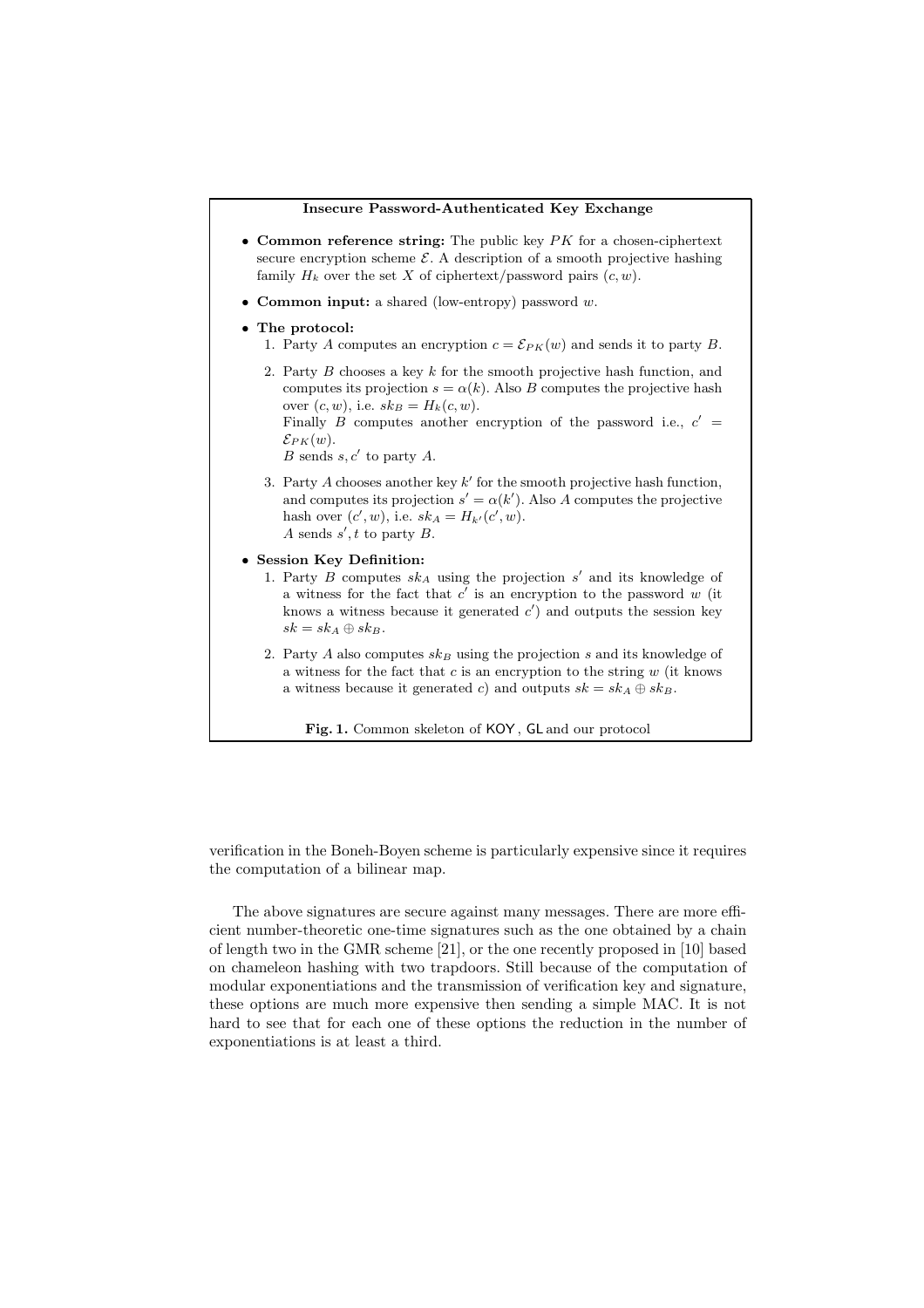#### 1.4 Organization

We first recall the cryptographic tools that we need in Section 2: chosen-ciphertext secure public-key encryption, and message authentication codes. In Section 3 we review the notions of smooth projective hash functions (mostly lifted *verbatim*, with permission, from [19]). The protocol is then presented in Section 4 with an intuitive informal proof. Some concluding remarks are presented in Section 5.

For lack of space we refer the reader to [19] for the formal definition of password-authenticated key exchange. Also the formal proof of our protocol can be found in the expanded version of this paper [17].

## 2 Cryptographic Tools

We denote by  $n$  the security parameter.

If S is a set, with  $|S|$  we denote its cardinality.  $|m|$  denotes the bit length of  $m$ , if  $m$  is a string or a number.

If  $A(\cdot, \cdot, \cdot, \cdot)$  is a probabilistic algorithm, then  $x \in_R A(x_1, x_2, \cdot, \cdot)$  denotes the experiment of running A on input  $x_1, x_2, \cdots$  with x being the outcome. If S is a set,  $x \in_R S$  denotes the experiment of choosing  $x \in S$  uniformly at random. If X is a probability distribution over S then  $x \in_R X$  denotes the experiment of choosing  $x \in S$  according to the distribution X.

Finally, we denote statistical closeness of probability ensembles by  $\stackrel{s}{\equiv}$ , and computational indistinguishability (with respect to non-uniform polynomialtime machines<sup>4</sup>) by  $\stackrel{c}{\equiv}$ .

We say that a real-valued function  $\epsilon(\cdot)$  defined over the integers is negligible if for every constant  $c \geq 0$  there exists an integer  $n_c$  such that for all  $n > n_c$  $\epsilon(n) < n^{-c}$ .

## 2.1 Chosen-Ciphertext Secure Public-Key Encryption

A public key encryption scheme is a tuple of three algorithms  $PKE = (K, \mathcal{E}, \mathcal{D}).$ The key generation algorithm K generates a pair  $(PK, SK) \in_R \mathcal{K}(1^n)$ , where PK is a public key and SK is a secret key.

We use *labeled* encryption, which means that the encryption algorithm  $\mathcal E$ takes a public key PK a plaintext m, and a label  $\ell$  and returns a ciphertext  $c \in_R \mathcal{E}_{PK}(m,\ell)$ . The decryption algorithm  $\mathcal D$  takes a secret key  $SK$ , a ciphertext c and a label  $\ell$ , and returns  $\mathcal{D}_{SK}(c, \ell)$  which is either a message m or reject. If  $c \in_R \mathcal{E}_{PK}(m,\ell)$  then  $m = \mathcal{D}_{SK}(c,\ell)$ .

The adaptive chosen ciphertext attack (IND-CCA) game is defined as follows. A key pair is generated by the key generation algorithm:  $(PK, SK) \in_R \mathcal{K}(1^n)$ . Then a PPT adversary  $A$ , on input the public key  $PK$ , queries a pair of equal length messages  $m_0$  and  $m_1$  and a label  $\ell^*$  to an encryption oracle. The encryption oracle chooses  $b \in_R \{0,1\}$  and computes a challenge ciphertext  $c^* \in_R \mathcal{E}_{PK}(m_b, \ell^*)$ , which is given to A. In the course of the game the

<sup>4</sup> All of our results also hold with respect to uniform adversaries.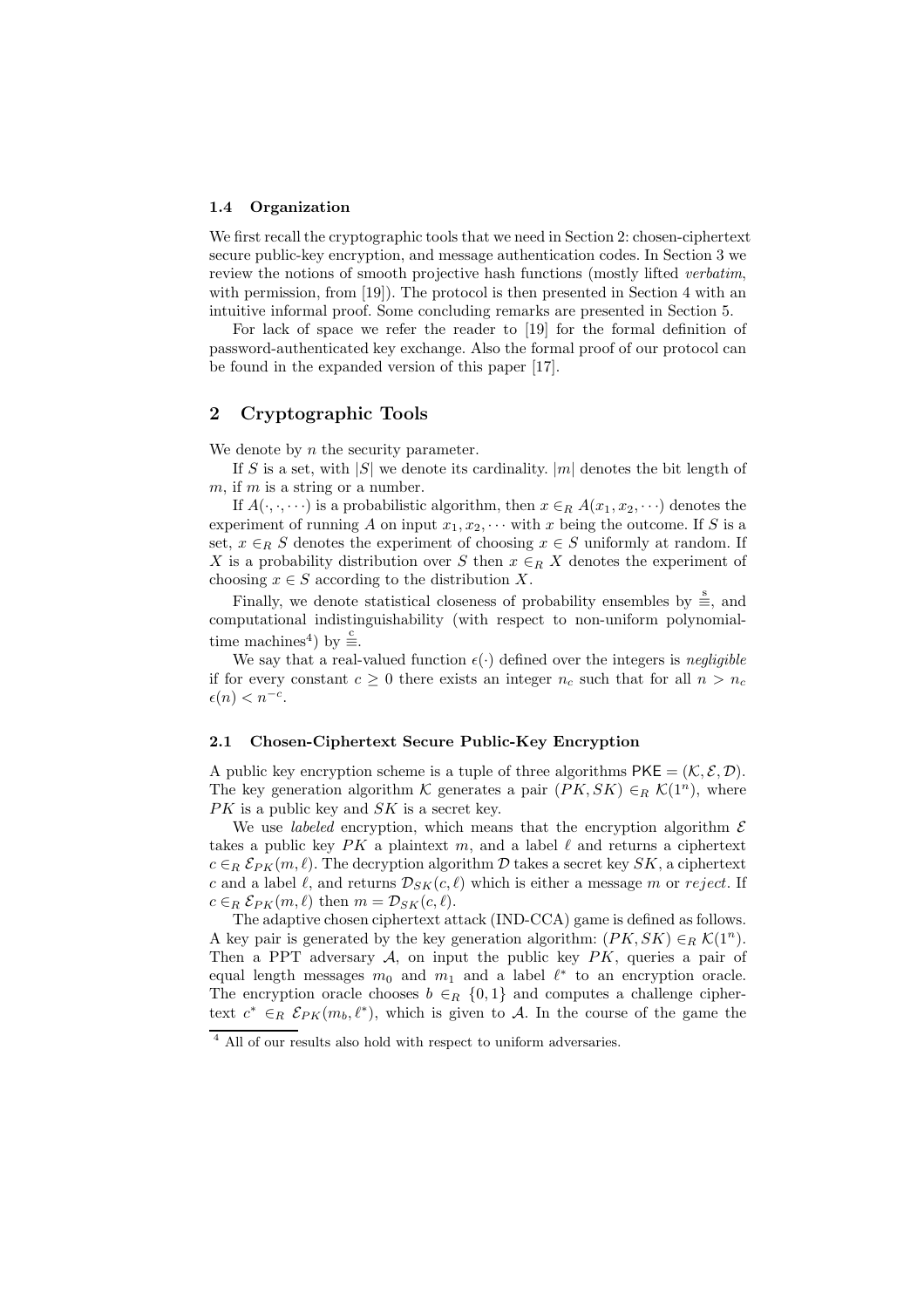adversary A is given access to a decryption oracle,  $\mathcal{D}_{SK}(\cdot, \cdot)$  which A can query on any ciphertext/label pair except the challenge ciphertext/label pair  $c^*, \ell^*.$ The game ends with the adversary outputting a bit  $\ddot{b}$ .

We say that the encryption scheme is secure against (adaptive) chosenciphertext attack if for any adversary A, the probability that  $b = \tilde{b}$  is negligible (in the security parameter  $n$ ).

Notice that the adversary is allowed to query the decryption oracle on *any* ciphertext/label pair which is not the target pair. In particular this definition guarantees that the adversary will not get any information from querying a ciphertext with a label different from the one used when the ciphertext was created.

Notice that in our notation the first argument of the encryption algorithm is always the message, the second argument is the label, and the random coins are implicit.

#### 2.2 Message Authentication Codes

A message authentication code MAC is a function

$$
MAC: \{0, 1\}^n \times \{0, 1\}^* \longrightarrow \{0, 1\}^n.
$$

The first input is the key  $k \in \{0,1\}^n$ , and the second input is the message  $m \in \{0,1\}^*$ . The output is called a "tag"  $t = MAC_k(m)$ .

The chosen message attack (CMA) game is defined as follows. A key is selected uniformly at random  $k \in R \{0,1\}^n$ . The adversary A is given  $t^* =$  $MAC_k(m^*)$  for many adaptively adversarially chosen  $m^*$ , after which the adversary outputs a pair  $(m, t)$ . We say that  $(m, t)$  is a *forgery* if  $m \neq m^*$  for all the queried  $m^*$  and  $t = MAC_k(m)$ .

We say that a MAC is secure if for every adversary  $A$  the probability of computing a forgery is negligible. We say that a MAC is 1-time secure if the adversary in the above game is restricted to querying a single message. We note that 1-time secure MACs can be constructed unconditionally.

## 3 Smooth Projective Hash Functions

Following Gennaro and Lindell [19] we use a modified version of the notion of smooth projective hashing introduced by Cramer and Shoup [12]. We recall the definition from [19] which is needed here and refer the reader to [19] for a description of the differences between this definition and the original one from [12].

Subset membership problems. Intuitively, a hard subset membership problem is a problem for which "hard instances" can be efficiently sampled. More formally, a subset membership problem I specifies a collection  $\{I_n\}_{n\in\mathbb{N}}$  such that for every  $n, I_n$  is a probability distribution over problem instance descriptions  $\Lambda$ . A problem instance description defines a set and a hard language for that set. Formally, each instance description  $\Lambda$  specifies the following: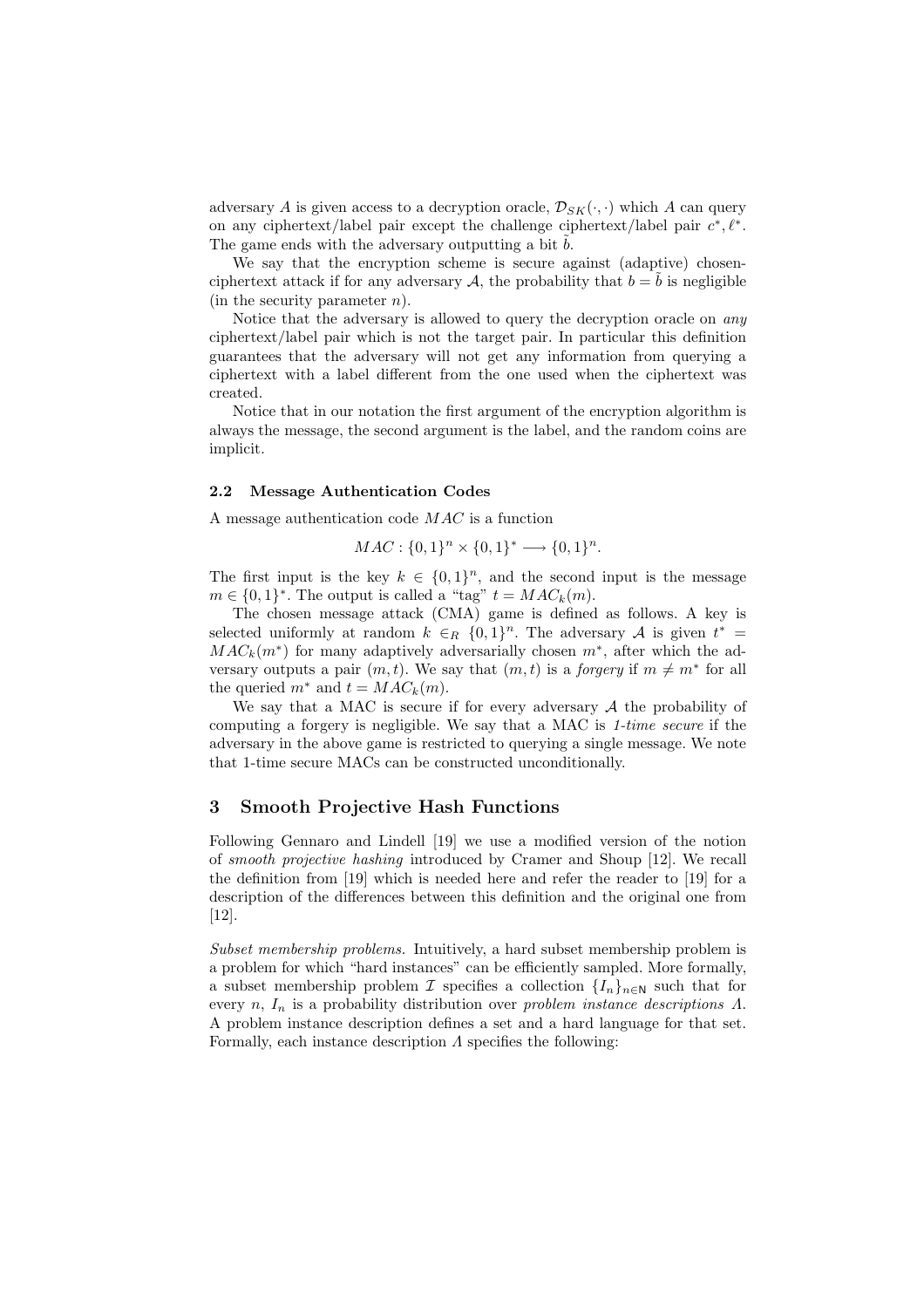- 1. Finite, non-empty sets  $X_n, L_n \subseteq \{0,1\}^{\text{poly}(n)}$  such that  $L_n \subset X_n$ , and distributions  $D(L_n)$  over  $L_n$  and  $D(X_n \backslash L_n)$  over  $X_n \backslash L_n$ .
- 2. A witness set  $W_n \subseteq \{0,1\}^{\text{poly}(n)}$  and an NP-relation  $R_n \subseteq X_n \times W_n$ .  $R_n$  and  $W_n$  must have the property that  $x \in L_n$  if and only if there exists  $w \in W_n$ such that  $(x, w) \in R_n$ .

We are interested in subset membership problems  $\mathcal I$  which are efficiently samplable. That is, the following algorithms must exist:

- 1. Problem instance samplability: a probabilistic polynomial-time algorithm that upon input  $1^n$ , samples an instance  $\Lambda = (X_n, D(X_n \backslash L_n), L_n, D(L_n), W_n, R_n)$ from  $I_n$ .
- 2. Instance member samplability: a probabilistic polynomial-time algorithm that upon input  $1^n$  and an instance  $(X_n, D(X_n \backslash L_n), L_n, D(L_n), W_n, R_n)$ , samples  $x \in L_n$  according to distribution  $D(L_n)$ , together with a witness w for which  $(x, w) \in R_n$ .
- 3. Instance non-member samplability: a probabilistic polynomial-time algorithm that upon input  $1^n$  and an instance  $(X_n, D(X_n \backslash L_n), L_n, D(L_n), W_n, R_n)$ , samples  $x \in X_n \backslash L_n$  according to distribution  $D(X_n \backslash L_n)$ .

We are now ready to define hard subset membership problems:

**Definition 1.** (hard subset membership problems): Let  $V(L_n)$  be the following random variable: Choose a problem instance  $\Lambda$  according to  $I_n$ , a value  $x \in L_n$ according to  $D(L_n)$  (as specified in A), and then output  $(A, x)$ . Similarly, define  $V(X_n \backslash L_n)$  as follows: Choose a problem instance  $\Lambda$  according to  $I_n$ , a value  $x \in X_n \backslash L_n$  according to  $D(X_n \backslash L_n)$  (as specified in A) and then output  $(\Lambda, x)$ . Then, we say that a subset membership problem  $\mathcal I$  is hard if

$$
\left\{V(L_n)\right\}_{n\in\mathbb{N}}\stackrel{\text{c}}{=}\left\{V(X_n\backslash L_n)\right\}_{n\in\mathbb{N}}.
$$

In other words,  $\mathcal I$  is hard if random members of  $L_n$  cannot be distinguished from random non-members. In order to simplify notation, from here on we drop the subscript of  $n$  from all sets. However, all mention of sets  $X$  and  $L$  etc., should be understood as having been sampled according to the security parameter  $n$ .

Smooth projective hash functions. Loosely speaking a smooth projective hash function is a function with two keys. The first key maps the entire set  $X$  to some set G. The second key (called the projection key) is such that it can be used to correctly compute the mapping of  $L$  to  $G$ . However, it gives no information about the mapping of  $X\backslash L$  to G. In fact, given the projection key, the distribution over the mapping of  $X\setminus L$  to G is statistically close to uniform (or "smooth"). We now present the formal definition.

Let X and G be finite, non-empty sets and let  $\mathcal{H} = \{H_k\}_{k \in K}$  be a collection of hash functions from  $X$  to  $G$ . We call  $K$  the key space of the family. Now, let L be a non-empty, proper subset of  $X$  (i.e.,  $L$  is a language). Then, we define a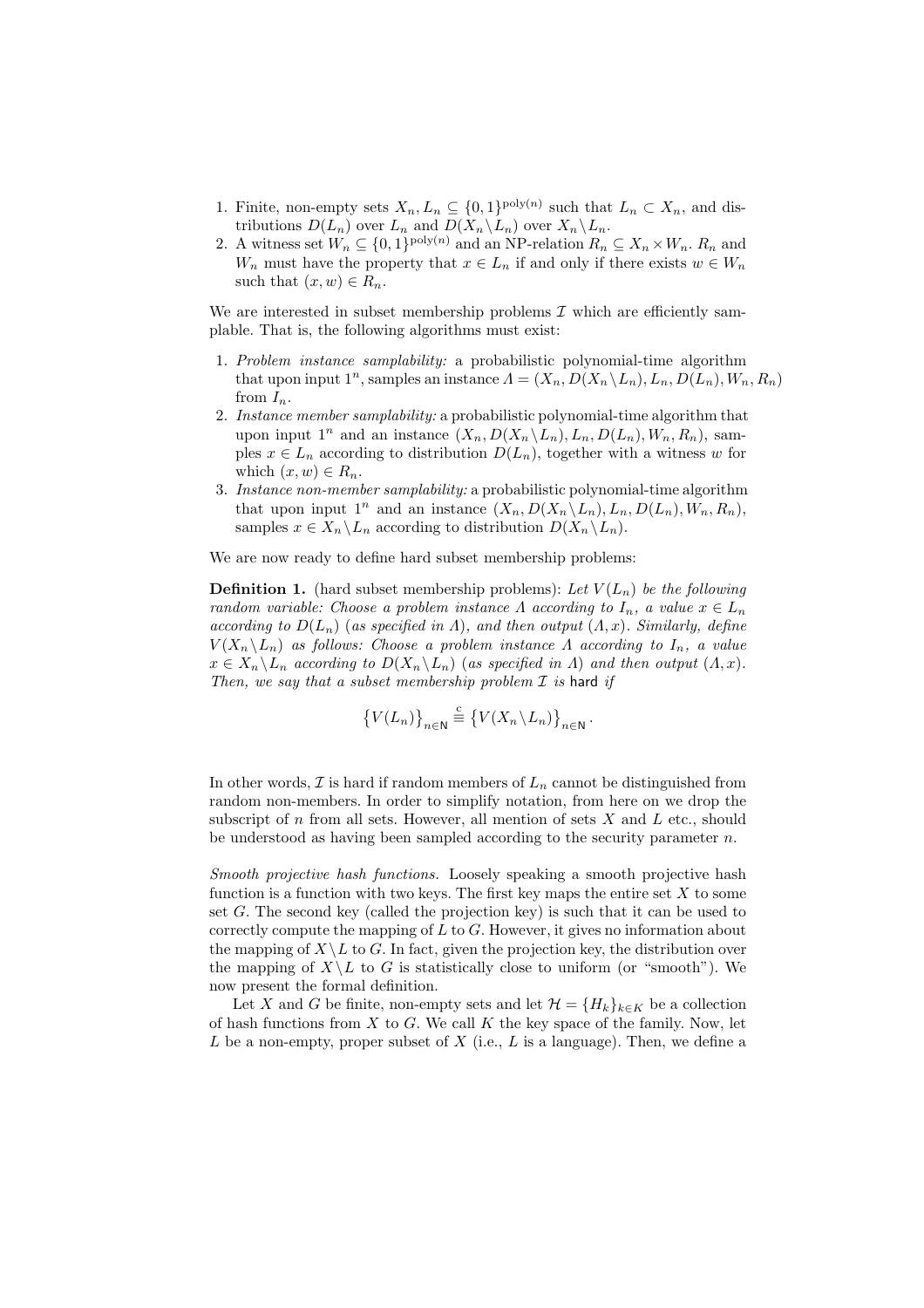key projection function  $\alpha : K \times X \to S$ , where S is the space of key projections. Informally, the above system defines a projective hash system if for  $x \in L$ , the projection key  $s_x = \alpha(k, x)$  uniquely determines  $H_k(x)$ . (Ignoring issues of efficiency, this means that  $H_k(x)$  can be computed given only  $s_x$  and  $x \in L$ . We stress that the projection key  $s_x = \alpha(k, x)$  is only guaranteed to determine  $H_k(x)$  for  $x \in L$ , and nothing is guaranteed for  $x' \neq x$ . Formally,

**Definition 2.** (projective hash functions): The family  $(H, K, X, L, G, S, \alpha)$  is a projective hash family if for all  $k \in K$  and  $x \in L$ , it holds that the value of  $H_k(x)$ is uniquely determined by  $\alpha(k, x)$  and x.

Of course, projective hash functions can always be defined by taking  $\alpha(\cdot, \cdot)$  to be the identity function. However, we will be interested in smooth projective hash functions which have the property that for every  $x \notin L$ , the projection key  $s_x = \alpha(k, x)$  reveals (almost) nothing about  $H_k(x)$ . More exactly, for every  $x \notin L$ , the distribution of  $H_k(x)$  given  $\alpha(k, x)$  should be statistically close to uniform. Formally,

**Definition 3.** (smooth projective hash functions [12]): Let  $(\mathcal{H}, K, X, L, G, S, \alpha)$ be a projective hash family. Then, for every  $x \in X \backslash L$  define the random variable  $V(x, \alpha(k), H_k(x))$  by choosing  $k \in_R K$  and output  $(x, \alpha(k, x), H_k(x))$ . Similarly, define  $V(x, \alpha(k, x), g)$  as follows: choose  $k \in_R K$ ,  $g \in_R G$  and output  $(x, \alpha(k, x), q)$ . Then, the projective hash family  $(\mathcal{H}, K, X, L, G, S, \alpha)$  is smooth if for every  $x \in X \backslash L$ :

$$
\left\{V(x,\alpha(k),H_k(x))\right\}_{n\in\mathbb{N}}\stackrel{\rm s}{=} \left\{V(x,\alpha(k),g)\right\}_{n\in\mathbb{N}}.
$$

Efficient smooth projective hash functions. We say that a smooth projective hash family is efficient if the following algorithms exist:

- 1. Key sampling: a probabilistic polynomial-time algorithm that upon input  $1<sup>n</sup>$ samples  $k \in K$  uniformly at random.
- 2. Projection computation: a deterministic polynomial-time algorithm that upon input  $1^n, k \in K$  and  $x \in X$  outputs  $s = \alpha(k, x)$ .
- 3. Efficient hashing from key: a deterministic polynomial-time algorithm that upon input  $1^n$ ,  $k \in K$  and  $x \in X$ , outputs  $H_k(x)$ .
- 4. Efficient hashing from projection key and witness: a deterministic polynomialtime algorithm that upon input  $1^n$ ,  $x \in L$  with a witness w such that  $(x, w) \in R$ , and  $\alpha(k, x)$  (for some  $k \in K$ ), computes  $H_k(x)$ .

We note an interesting and important property of such hash functions. For  $x \in L$ , it is possible to compute  $H_k(x)$  in two ways: either by knowing the key k (as in item 3 above) or by knowing the projection  $s_x$  of the key, and a witness for x (as in item 4 above). This property plays a central role in our password-based protocol.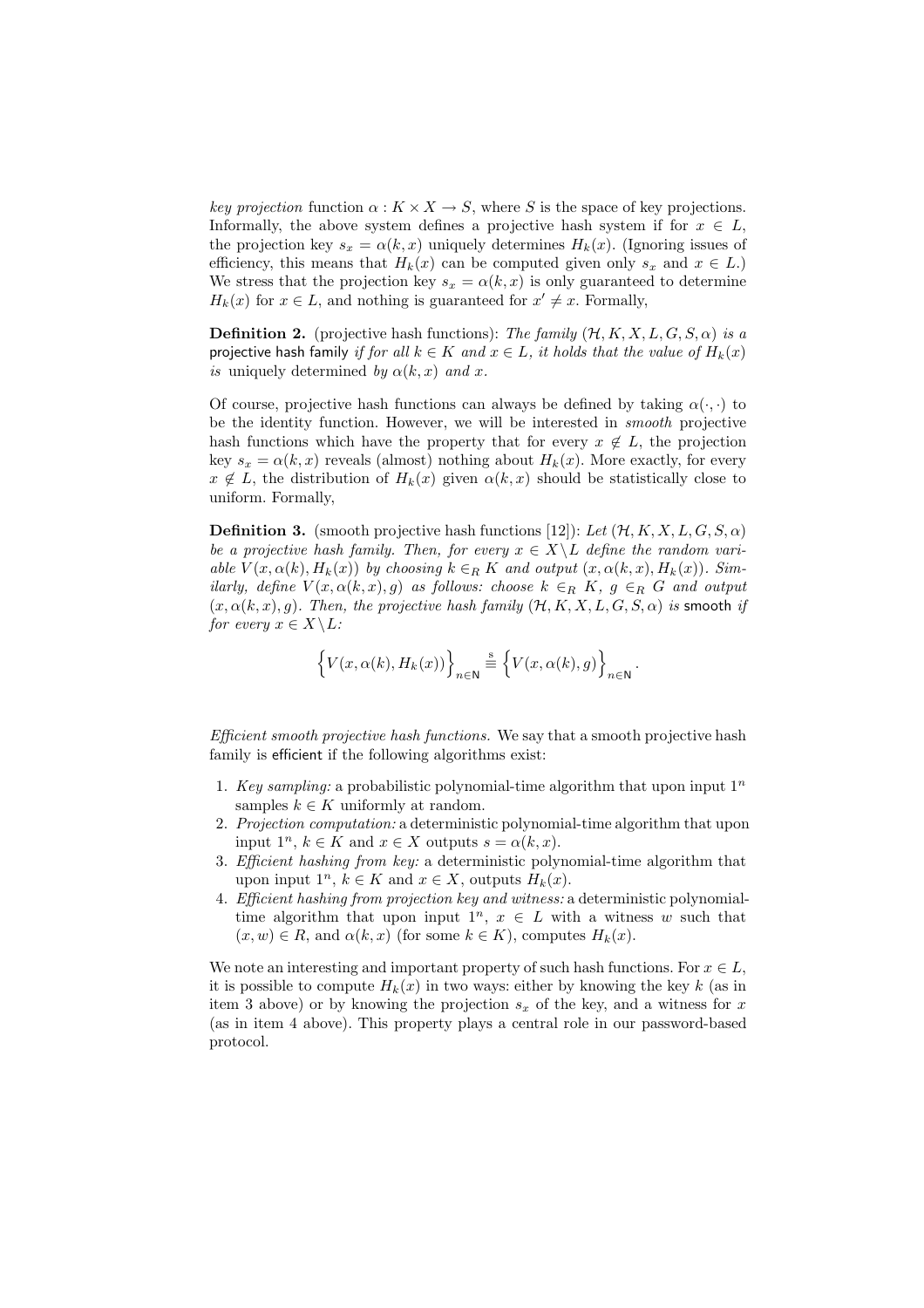Another interesting property formalized by Gennaro and Lindell in [19] is that these are the only ways to compute  $H_k(x)$ . Specifically, for  $x \in_R D(L)$ (where an appropriate witness w is not known), the value  $H_k(x)$  is *computation*ally indistinguishable from random, given the projection  $s_x$ .

Since we use smooth projective hashing in our password protocol, it is necessary to prove the above statement even when the adversary sees many tuples  $(x, s_x, H_k(x))$  with  $x \in_R D(L)$ . Let M be a (non-uniform) polynomial-time oracle machine. Define the following two experiments.

- Expt-Hash $(M)$ : An instance  $\Lambda = (X, D(X \backslash L), L, D(L), W, R)$  of a hard subset membership problem is chosen from  $I_n$ . Then, the machine M is given access to two oracles:  $\Omega_L$  and Hash(·). The  $\Omega_L$  oracle receives an empty input and returns  $x \in L$  chosen according to the distribution  $D(L)$ . The Hash oracle receives an input x. It first checks that x was previously output by the  $\Omega_L$ oracle. If no, then it returns nothing. Otherwise, it chooses a key  $k \in_R K$  and returns the pair  $(\alpha(k, x), H_k(x))$ . We stress that the Hash oracle only answers for inputs x that were generated by  $\Omega_L$ . The output of the experiment is whatever machine M outputs.
- Expt-Unif(M): This experiment is defined exactly as above except that the Hash oracle is replaced by the following Unif oracle. On input  $x$ , Unif first checks that x was previously output by the  $\Omega_L$  oracle. If no, it returns nothing. Otherwise, it chooses a key  $k \in_R K$  and a random element  $g \in_R G$ , and returns the pair  $(\alpha(k, x), g)$ . As above, the output of the experiment is whatever M outputs.

In [19] it is proven that no efficient  $M$  can distinguish between the experiments. In other words, when  $x \in_R D(L)$ , the value  $H_k(x)$  is pseudorandom in G, even given  $\alpha(k, x)$ . This lemma is used a number of times in the proof of our password protocol.

**Lemma 1.** Assume that  $\mathcal I$  is a hard subset membership problem. Then, for every (non-uniform) polynomial-time oracle machine M it holds that,

 $\big|\Pr[\mathsf{Expt\text{-}Hash}(M)=1]-\Pr[\mathsf{Expt\text{-}Unif}(M)=1]\big|<\mathsf{negl}(n).$ 

Hard partitioned subset membership problems. We now consider a variant of hard subset membership problems, where the set  $X$  can be *partitioned* into disjoint subsets of hard problems. That is, assume that the set  $X$  contains pairs of the form  $(i, x)$ , where  $i \in \{1, \ldots, \ell\}$  is an index. We denote by  $X(i)$  the subset of pairs in X of the form  $(i, x)$ . Furthermore, we denote by  $L(i)$  the subset of pairs in the language  $L$  of the form  $(i, x)$ . (We also associate sampling distributions  $D(L(i))$  and  $D(X(i)\backslash L(i))$  to each partition.) Then, such a problem constitutes a hard partitioned subset membership problem if for every  $i$ , it is hard to distinguish  $x \in_R D(L(i))$  from  $x \in_R D(X(i) \setminus L(i))$ . (In the notation of Definition 1, we require that for every i, the ensembles  $\{V(L(i))\}$  and  $\{V(X(i))\}$  $L(i)$ } are computationally indistinguishable.) We stress that the definition of smooth projective hashing is unchanged when considered in the context of hard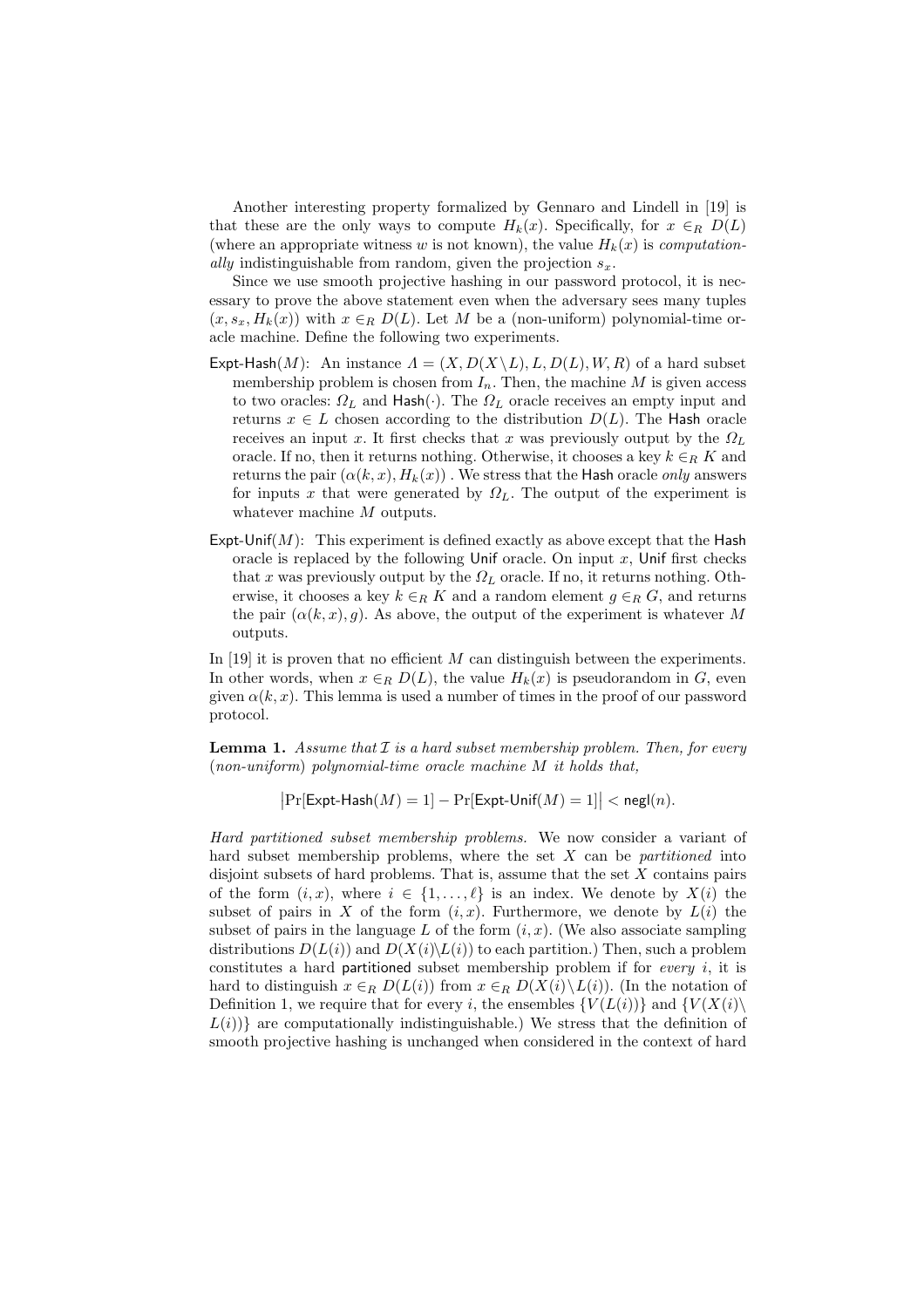partitioned subset problems. That is, the smoothness is required to hold with respect to the entire sets  $X$  and  $L$ , and not with respect to individual partitions.

Lemma 1 also holds for hard partitioned subset membership problems (see [19]). Specifically, the definitions of the oracles in the experiments are modified as follows. The  $\Omega_L$  oracle is modified so that instead of receiving the empty input, it is queried with an index i, and returns  $x \in_R D(L(i))$ . Likewise,  $\Omega_{X\setminus L}$ receives an index i and returns an element  $x \in_R D(X(i)\backslash L(i))$ . Notice that in this scenario, the distinguishing machine  $M$  is given some control over the choice of x. Specifically,  $M$  can choose the index i that determines from which partition an element  $x$  is sampled.

**Corollary 1.** Assume that  $I$  is a family of hard partitioned subset membership problem. Then, for every (non-uniform) polynomial-time oracle machine M

 $|\Pr[\mathsf{Expt\text{-}Hash}(M) = 1] - \Pr[\mathsf{Expt\text{-}Unif}(M) = 1]| < \mathsf{negl}(n).$ 

## 4 The Protocol

Our protocol uses a chosen-ciphertext secure public-key labeled encryption scheme  $\mathcal E$ . The common reference string for the protocol is a public key PK for  $\mathcal E$ .

We then use a family of smooth projective functions  $\mathcal{H} = \{H_k\}$  such that for every k in the key space  $K, H_k: C_{PK} \times M \to \{0,1\}^{2n}$ , where M is the message space,  $C_{PK}$  is an efficiently recognizable superset of the ciphertext space. Notice that we are assuming that the projective hash function outputs  $2n$ -bit strings<sup>5</sup>. If sk is a 2n-bit string we denote with  $sk^{(1)}$  and  $sk^{(2)}$  the first and second half of it respectively.

Finally, we assume that there is a mechanism that enables the parties to differentiate between different concurrent executions and to identify who they are interacting with. This can easily be implemented by having  $P_i$  choose a sufficiently long random string r and send the pair  $(i, r)$  to  $P_j$  along with its first message.  $P_i$  and  $P_j$  will then include r in any future messages of the protocol. We stress that the security of the protocol does not rest on the fact that these values are not modified by the adversary. Rather, this just ensures correct communication for protocols that are not under attack. The protocol appears in Figure 2.

Intuitive Security Proof. First notice that both A and B can compute the session key as instructed. Specifically, A can compute  $H_k(c, w, A \circ B)$  because it has the projection key s and the witness (coins) for c. Furthermore, it can compute  $H_{k'}(c', w, \cos)$  because it has the key  $k'$  (and therefore does not need the witness for c'). Likewise, B can also correctly compute both the hash values (and thus the session key). Second, when both parties  $A$  and  $B$  see the same messages

 $5$  We note that the constructions in [19] output values in a large algebraic group G. It is a standard application of randomness extraction (e.g. via universal hashing) to map such elements into  $2n$ -bit strings, assuming the group  $G$  is large enough.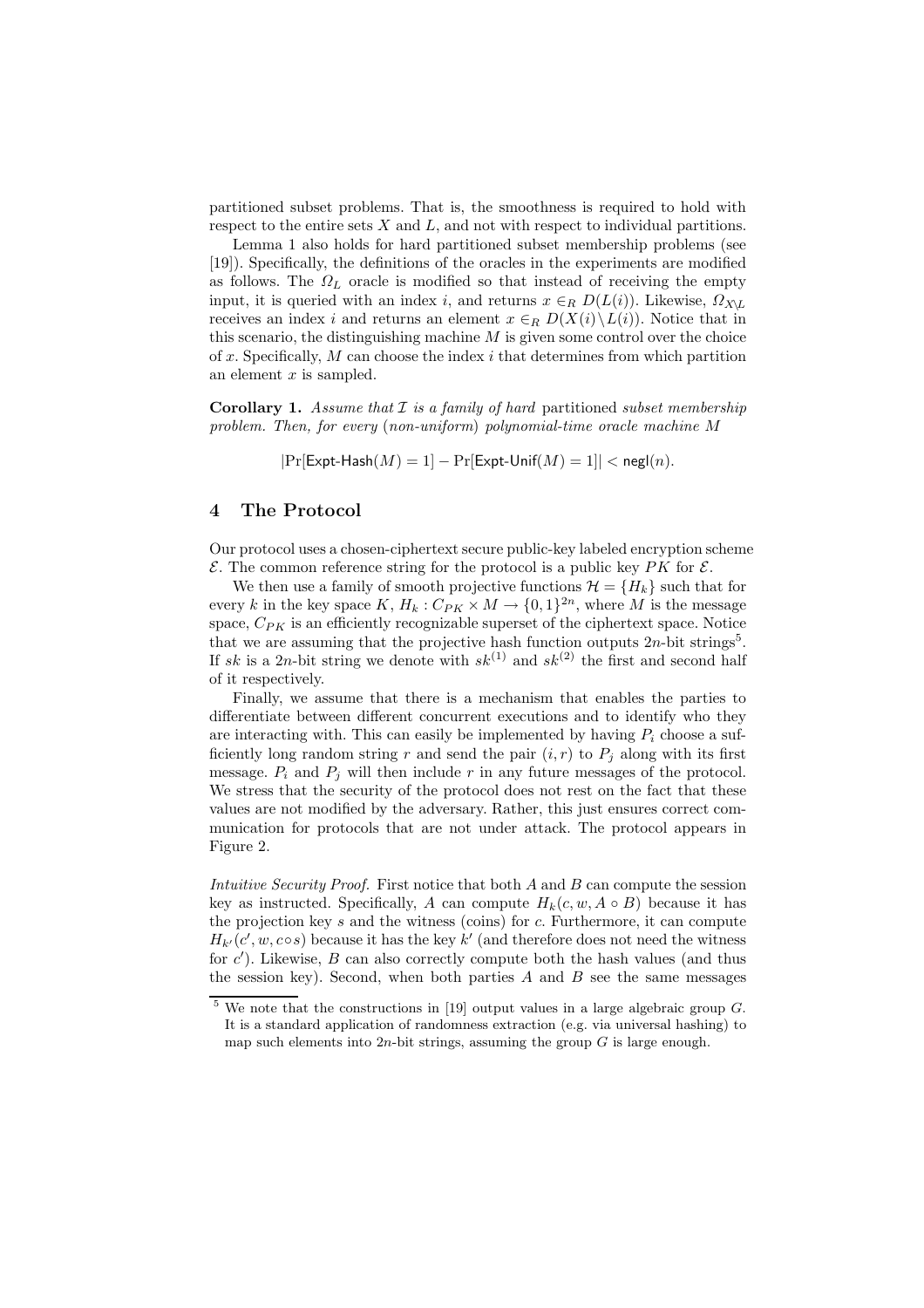#### RG-PaKE

- Common reference string: The public key  $PK$  for a chosen-ciphertext secure encryption scheme  $\mathcal{E}$ . A description of a smooth projective hashing family  $H_k$  over the set X of ciphertext/password pairs  $(c, w)$ . The NP language L is composed of the tuples  $(c, m, \ell)$  where  $c = \mathcal{E}_{PK}(m, \ell)$  i.e. c is an encryption of m with label  $\ell$  under PK. A message authentication code MAC.
- **Common input:** a shared (low-entropy) password  $w$ .
- The protocol:
	- 1. Party A computes an encryption  $c = \mathcal{E}_{PK}(w, A \circ B)$  and sends it to party B.
	- 2. Party  $B$  chooses a key  $k$  for the smooth projective hash function (for the language L described above), and computes its projection  $s = \alpha(k, c)$ . Also B computes the projective hash over  $(c, w, A \circ B)$ , i.e.  $sk_B =$  $H_k(c, w, A \circ B).$

Finally B computes another encryption of the password with label  $\cos$ i.e.,  $c' = \mathcal{E}_{PK}(w, c \circ s)$ .

- B sends  $s, c'$  to party A.
- 3. Party  $A$  chooses another key  $k'$  for the smooth projective hash function (for the language L described above), and computes its projection  $s' =$  $\alpha(k',c')$ . Also A computes the projective hash over  $(c',w,c \circ s)$ , i.e.  $sk_A = H_{k'}(c', w, c \circ s).$

A also computes  $sk_B$  using the projection s and its knowledge of a witness for the fact that  $c$  is an encryption to the string  $w$  with label  $A \circ B$  (it knows a witness because it generated c).

Set 
$$
t = MAC_{sk_B^{(1)}}(c, s, c', s') \oplus sk_A^{(1)}
$$
.

A sends  $s'$  to party  $B$ .

#### • Session Key Definition:

1. Party  $B$  computes  $sk_A$  using the projection  $s'$  and its knowledge of a witness for the fact that  $c'$  is an encryption to the password  $w$  with label  $c \circ s$  (it knows a witness because it generated  $c'$ )

It tests if  $t = MAC_{sk_B^{(1)}}(c, s, c', s') \oplus sk_A^{(1)}$ . If the test fails it outputs

an error message, otherwise it outputs  $sk = sk_A^{(2)} \oplus sk_B^{(2)}$ .

2. Party A outputs  $sk = sk_A^{(2)} \oplus sk_B^{(2)}$ .

Session-Identifier Definition: Both parties take the series of messages  $(c, s, c', s')$  to be their session identifiers.

Fig. 2. Improved Password-Based Session-Key Exchange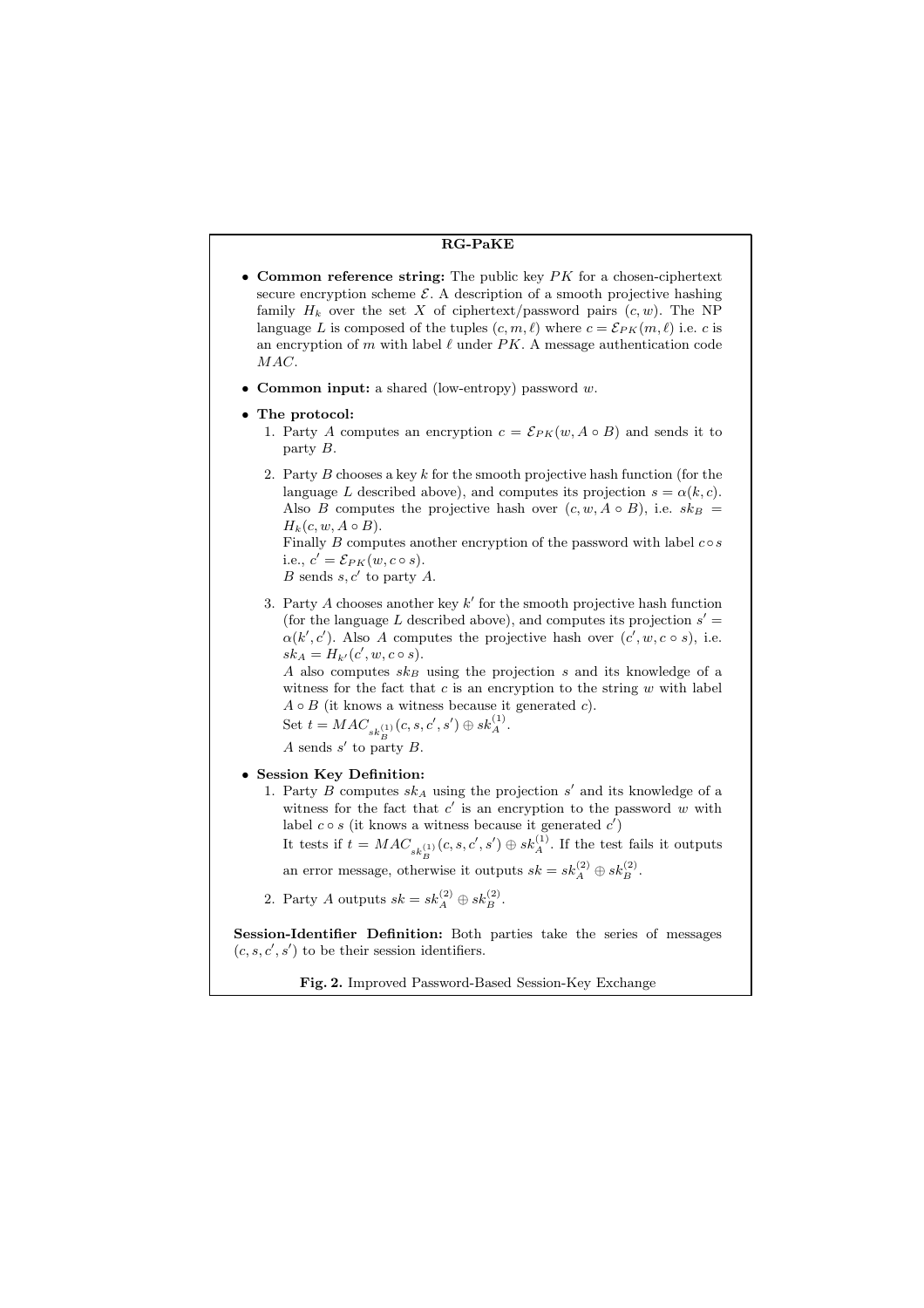$(c, s, c', s', t)$  the session keys that they compute are the same. This is because the same hash value is obtained when using the hash keys  $(k \text{ and } k')$  and when using the projection keys  $(s \text{ and } s')$ . This implies that the correctness property holds for the protocol.

We now proceed to motivate why the adversary cannot distinguish a session key from a random key with probability greater than  $Q_{\rm send}/|\mathcal{D}|$ , where  $Q_{\rm send}$ equals the number of Send oracle calls made by the adversary to different protocol instances and  $D$  is the password dictionary. In order to see this, notice that if  $A$ , for example, receives  $c'$  that is not an encryption to w with label  $c \circ s$  under  $PK$ , then A's component of the session key  $sk_A$  will be statistically close to uniform. This is because A computes  $H_{k'}(c', w, c \circ s)$  for  $c' \notin \mathcal{E}_{PK}(w, c \circ s)$  i.e. on an input outside the language. Therefore, by the definition of smooth projective hashing,  $\{c', w, \alpha(k, c'), H_k(c', w, c \circ s)\}\$ is statistically close to  $\{c', w, \alpha(k, c'), r\}$ , where r is a random 2n-bit string.

The same argument holds if  $B$  receives  $c$  that is not a encryption of  $w$  with label  $A \circ B$ . It therefore follows that if the adversary is to distinguish the session key from a random element, it must hand the parties encryptions of the valid messages (and in particular containing the correct passwords). One way for the adversary to do this is to copy (valid) commitments that are sent by the honest parties in the protocol executions. However, in this case, the adversary does not know the random coins used in generating the commitment, and once again the result of the projective hash function is a pseudorandom  $2n$ -bit string (see Lemma 1). This means that the only option left to the adversary is to come up with valid commitments that were not previously sent by honest parties. However, by the non-malleability of the encryption scheme, the adversary cannot succeed in doing this with probability non-negligibly greater than just a priori guessing the password. Thus, its success probability is limited to  $Q_{send}/|\mathcal{D}|$  +  $neq(n)$ .

This intuitive explanation of the security of the protocol is not complete. Indeed it does not address the use of message authentication codes in the protocol. The MAC is needed to prevent further malleability attacks. Indeed while the ciphertexts containing the password are not malleable (because of the strong security of the encryption scheme used), the computation of the projective hash function could be malleable, and by recycling messages from previous executions the adversary could gain some knowledge about a session key. For example, it is possible that for some smooth projective hash family it holds that for every k,  $H_{2k}(x) = 2H_k(x)$ , and that by seeing  $s = \alpha(k, c)$ , the value  $\hat{s} = \alpha(2k, c)$  is efficiently computable.

If this were the case, in the basic protocol described in Figure 1 an adversary could cause two instances to accept with different session identifiers and related session-keys. For example, given the message  $s = \alpha(k, c), c'$  by party B in Round 2, the adversary could forward to A the message  $\hat{s} = \alpha(2k, c), c'$ . By requesting a Reveal for one of the instances, it could then distinguish the other instance's session-key from random, in contradiction to the security requirements.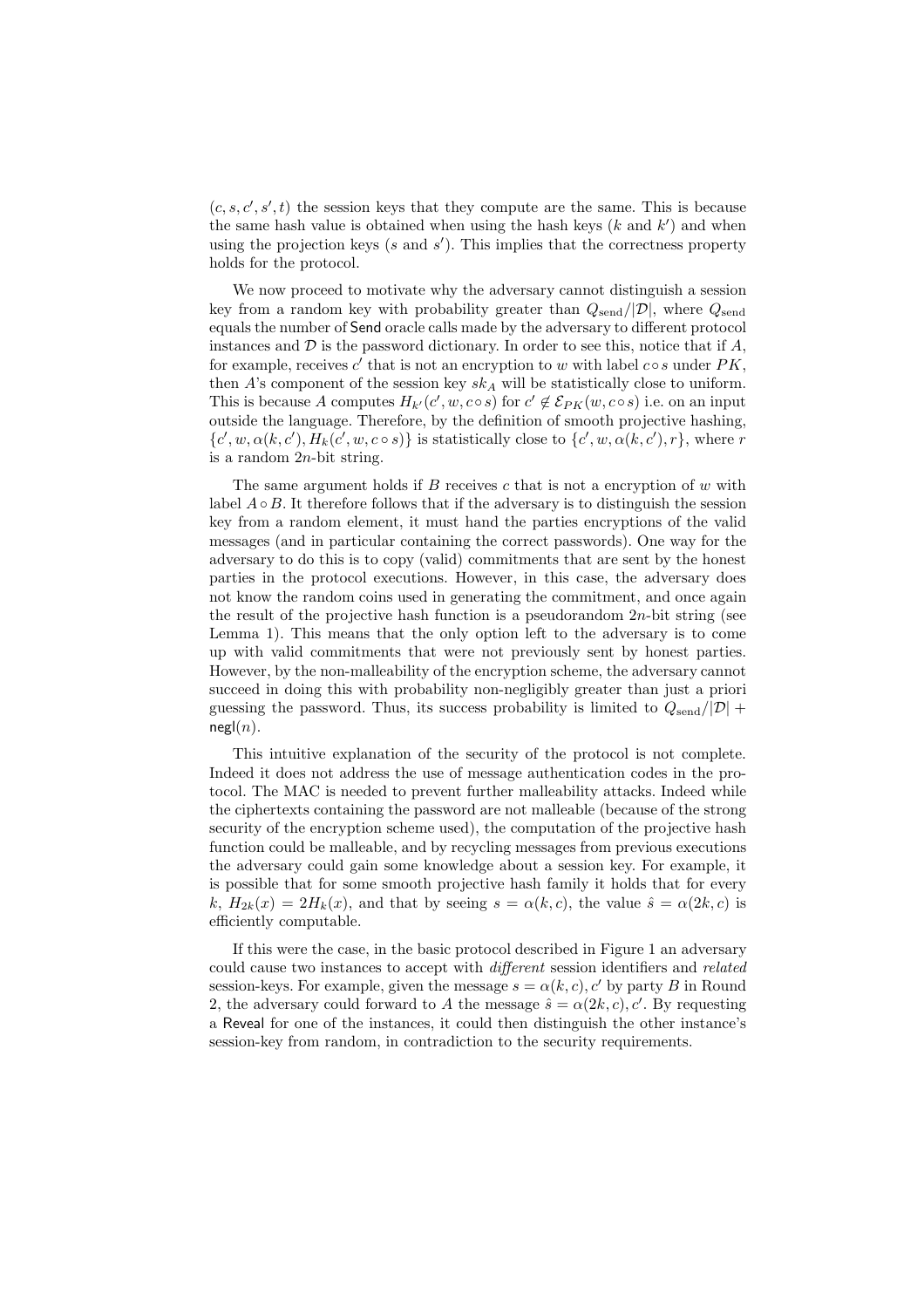Notice that the projection s is protected by malleability attacks because is incorporated as a label in the ciphertext  $c'$ . The surprising thing is that at this point the value  $s k_B$  is already pseudo-random to the eyes of the adversary, and known to both parties  $A$  and  $B$ . The most intuitive thing would be to use it to MAC the other projection s'.

But if A were to send  $t = MAC_{s k_B}(c, s, c', s')$  the adversary could perform the following off-line attack. The adversary would start a session with A pretending to be  $B$  and obtain the commitment  $c$ . Next, the adversary  $A$  chooses  $k$  and returns  $s = \alpha(k, c)$  to A together with an incorrect encryption c'. The response from A is s' and t computed as above with  $sk_B = H_k(c, w, A \circ B)$ . Now the adversary can traverse the entire dictionary  $D$  and for all possible  $w$ 's compute  $sk_B = H_k(c, w, A \circ B)$  (it can do this because it knows k and so can compute  $H_k(c, w)$  without a witness for c). The right password is the one for which  $sk_B$ verifies the above MAC  $t$ .

The final solution is then to "mask" the MAC, using  $sk_A$  which is not known to the adversary, and cannot even be computed off-line by traversing the dictionary (because the adversary does not know the coins used to produce  $c'$ ). If the adversary modifies  $s'$  and makes  $B$  accept then it must produce a MAC forgery with key  $sk_B$ . We note that a specific MAC key is used to MAC a single message, so it is sufficient to assume 1-time security for the MAC algorithm.

Of course this is just an intuition and the proof presented in [17] works out all the details<sup>6</sup>.

**Theorem 1.** Assume that  $\mathcal{E}$  is a public-key encryption secure against adaptive chosen ciphertext attack, MAC is a 1-time secure message authentication code and  $H$  is a family of smooth projective hash functions. Then, Protocol RG-PaKE in Figure 2 is a secure password-based session-key generation protocol.

# 5 Extension and Conclusions

The reader is referred to [19] to see examples of efficient chosen-ciphertext secure encryption schemes that admit the type of projective hash functions needed in this protocol. They are based on the encryption schemes proposed by Cramer and Shoup in [11, 12], and can be based on the DDH, Quadratic Residuosity and N-Residuosity Assumptions.

For simplicity we have presented the protocol using chosen-ciphertext secure encryption. It is possible using techniques used in [19] to prove the protocol assuming that  $\mathcal E$  is non-malleable commitment scheme, which admits a projective hash function. The protocol needs to be modified and the proof is more complicated. However in practice it does not make much of a difference, as the only known efficient implementations of such commitment schemes are the ones mentioned above (i.e. based on chosen-ciphertext secure encryption and described by [19]).

 $6$  One final technicality: in in order to protect the semantic security of the final session key we use the fist half of  $sk_A$  and  $sk_B$  to perform the MAC test during the protocol and the second half to compute the actual session key.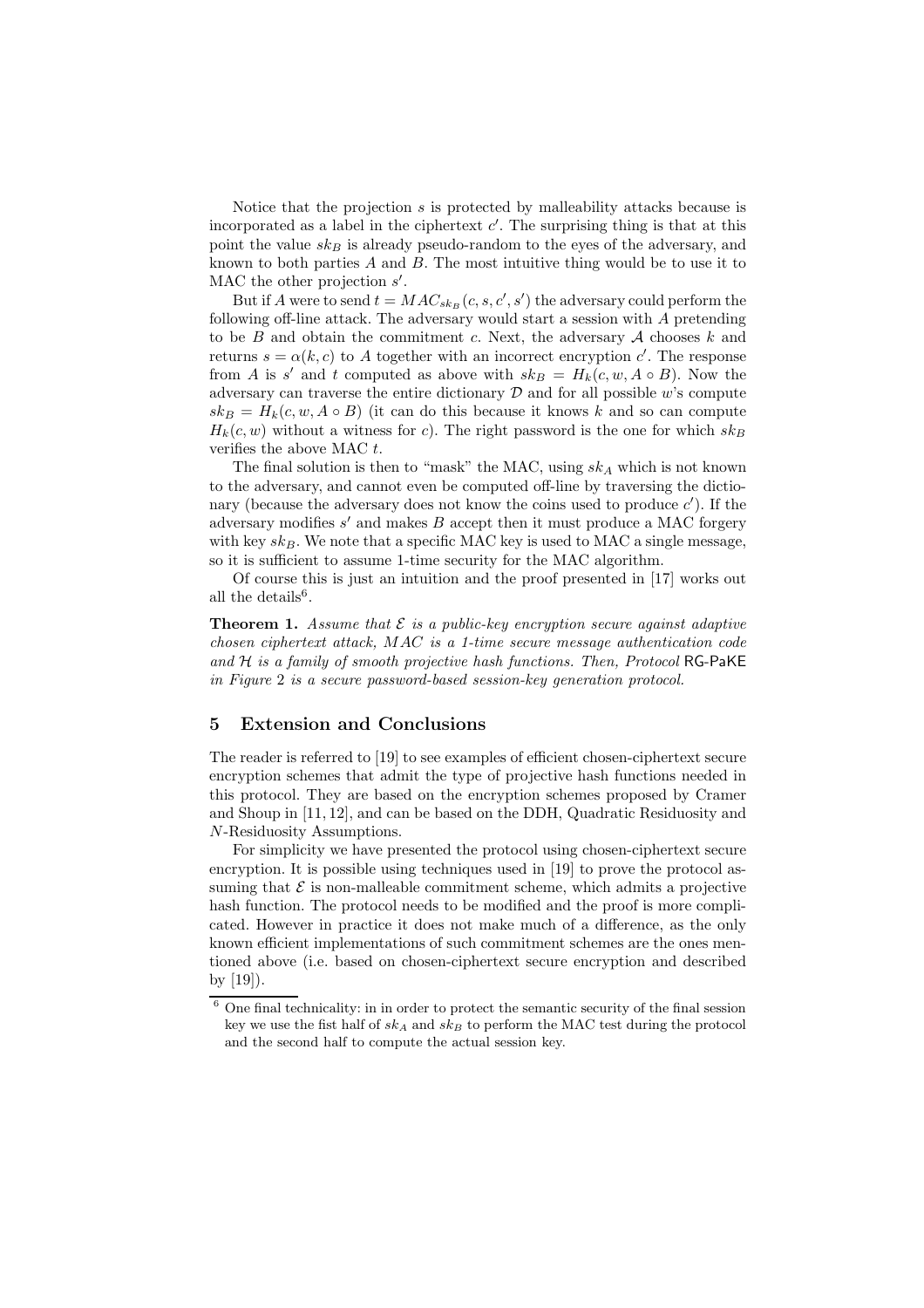Canetti et al. extend the KOYand GL protocol to the Universal Composability framework in [8]. Their protocol also uses one-time signatures to prevent malleability attacks and our modification is applicable to their protocol as well.

Conclusions. We have shown an improvement of the KOY and GL protocols, which does not require one-time signatures. Our protocol works in the common reference string and its proof does not require idealized assumptions such as the random oracle. For typical security parameters our protocol saves about 12 Kbytes of bandwidth, thus bringing provable security in the realm of passwordauthenticated key exchange one step closer to practical.

## References

- 1. M. Bellare, D. Pointcheval and P. Rogaway. Authenticated Key Exchange Secure Against Dictionary Attacks. In Eurocrypt 2000, Springer-Verlag (LNCS 1807), pp.139–155, 2000.
- 2. M. Bellare and P. Rogaway. Entity Authentication and Key Distribution. In CRYPTO'93, Springer-Verlag (LNCS 773), pp.232–249, 1994.
- 3. S.M. Bellovin and M. Merritt. Encrypted Key Exchange: Password Based Protocols Secure Against Dictionary Attacks. In Proceedings 1992 IEEE Symposium on Research in Security and Privacy, pp.72–84. IEEE Computer Society, 1992.
- 4. S.M. Bellovin and M. Merritt. Augmented Encrypted Key Exchange: A Password-Based Protocol Secure Against Dictionary Attacks and Password File Compromise. In Proceedings of the 1st ACM Conference on Computer and Communication Security, pp.244–250, 1993.
- 5. D. Boneh and X. Boyen. Short Signatures Without Random Oracles. EURO-CRYPT 2004, Springer LNCS vol.3027, pp.56-73
- 6. V. Boyko, P. MacKenzie and S. Patel. Provably Secure Password-Authenticated Key Exchange Using Diffie-Hellman. In Eurocrypt 2000, Springer-Verlag (LNCS 1807), pp.156–171, 2000.
- 7. R. Canetti, O. Goldreich, and S. Halevi. The Random Oracle Methodology, Revisited. Journal of the ACM, 51(4):557–594, 2004.
- 8. R. Canetti, S. Halevi, J. Katz, Y. Lindell and P. MacKenzie. Universally Composable Password-Based Key Exchange. EUROCRYPT 2005, LNCS Vol.3494, pp.404– 421, 2005.
- 9. R. Canetti and H. Krawczyk. Analysis of Key-Exchange Protocols and Their Use for Building Secure Channels. In Eurocrypt 2001, Springer-Verlag (LNCS 2045), pp.453–474, 2001.
- 10. D. Catalano, M. Di Raimondo, D. Fiore and R. Gennaro. Some Theoretical and Experimental Results about Off-Line/On-Line Signatures. To appear in PKC'08.
- 11. R. Cramer and V. Shoup. A Practical Public-Key Cryptosystem Secure Against Adaptive Chosen Ciphertexts Attacks. In CRYPTO'98, Springer-Verlag (LNCS 1462), pp.13–25, 1998. Full version in [13].
- 12. R. Cramer and V. Shoup. Universal Hash Proofs and a Paradigm for Adaptive Chosen Ciphertext Secure Public-Key Encryption. In Eurocrypt 2002, Springer-Verlag (LNCS 2332), pp.45–64, 2002. Full version in [13].
- 13. R. Cramer and V. Shoup. Design and Analysis of Practical Public-Key Encryption Schemes Secure Against Adaptive Chosen Ciphertext Attack. SIAM Journal of Computing, 33:167-226, 2003.